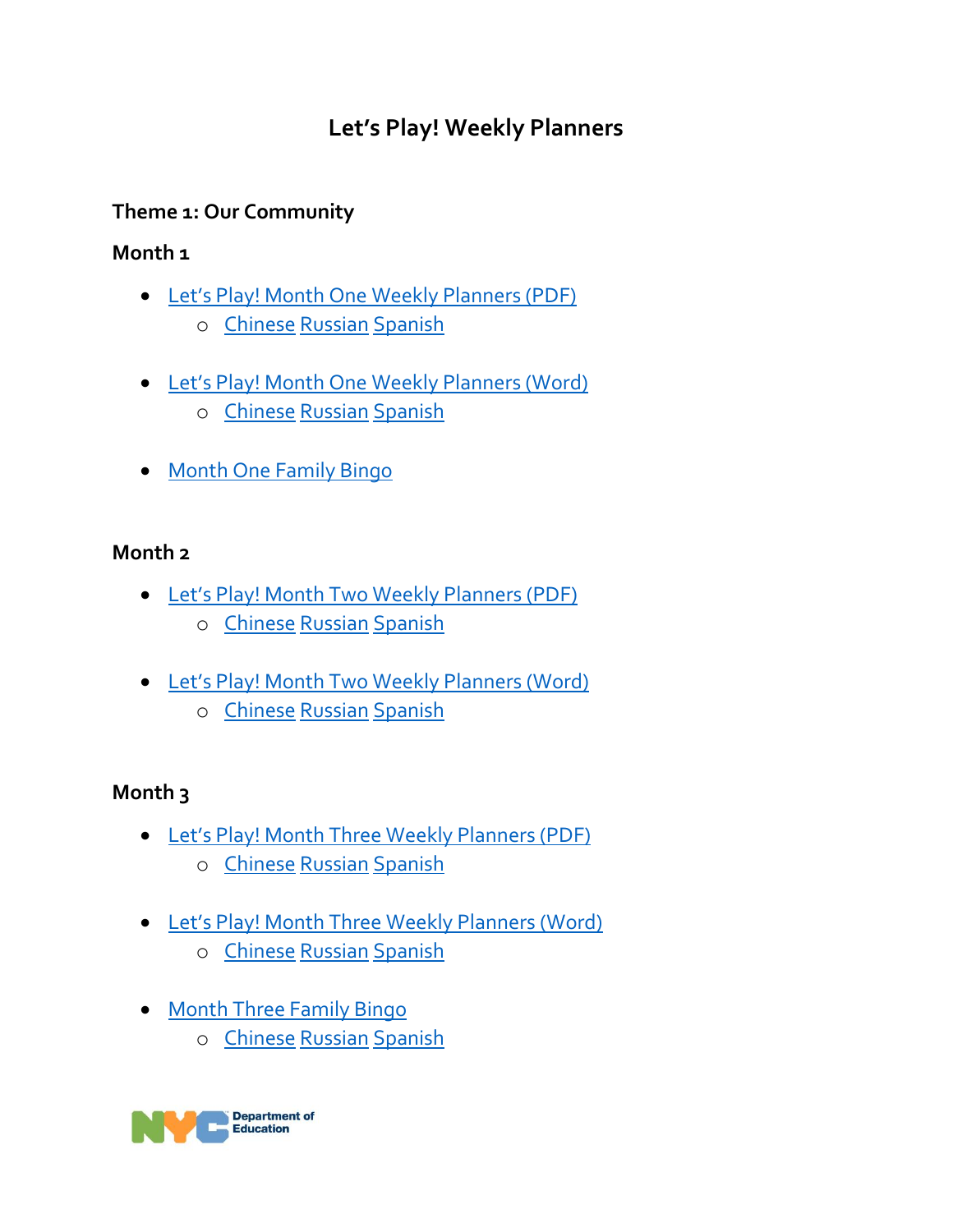#### **Theme 2: Our Environment**

# **Month 4**

- [Theme 2 Our Environment: Introduction + Appendix](https://auth-infohub.nyced.org/docs/default-source/default-document-library/let)
- [Let's Play! Month Four Weekly Planners \(PDF\)](https://auth-infohub.nyced.org/docs/default-source/default-document-library/let) o [Chinese](https://auth-infohub.nyced.org/docs/default-source/default-document-library/lets-play-month-four-weekly-planners---chinese.pdf) [Russian](https://auth-infohub.nyced.org/docs/default-source/default-document-library/lets-play-month-four-weekly-planners---russian.pdf) [Spanish](https://auth-infohub.nyced.org/docs/default-source/default-document-library/lets-play-month-four-weekly-planners---spanish.pdf)
- [Let's Play! Month Four Weekly Planners \(Word\)](https://auth-infohub.nyced.org/docs/default-source/default-document-library/let)

# **Month 5**

- Let's Play! [Month Five Weekly Planners \(PDF\)](https://auth-infohub.nyced.org/docs/default-source/default-document-library/let) o [Chinese](https://auth-infohub.nyced.org/docs/default-source/default-document-library/lets-play-month-five-weekly-planners_chinese.pdf) [Russian](https://auth-infohub.nyced.org/docs/default-source/default-document-library/lets-play-month-five-weekly-planners_russian.pdf) [Spanish](https://auth-infohub.nyced.org/docs/default-source/default-document-library/lets-play-month-five-weekly-planners_spanish.pdf)
- Let's Play! [Month Five Weekly Planners \(Word\)](https://auth-infohub.nyced.org/docs/default-source/default-document-library/let)

# **Month 6**

- [Let's Play! Month Six Weekly Planners \(PDF\)](https://auth-infohub.nyced.org/docs/default-source/default-document-library/let)
	- o [Chinese](https://auth-infohub.nyced.org/docs/default-source/default-document-library/lets-play_-month-six-weekly-planners_chinese.pdf) [Russian](https://auth-infohub.nyced.org/docs/default-source/default-document-library/lets-play_-month-six-weekly-planners_russian.pdf) [Spanish](https://auth-infohub.nyced.org/docs/default-source/default-document-library/lets-play_-month-six-weekly-planners_spanish.pdf)

# **Month 7**

- [Let's Play! Month Seven Weekly Planners \(PDF\)](https://auth-infohub.nyced.org/docs/default-source/default-document-library/lets-play-month-seven-weekly-planners.pdf)
	- o [Chinese](https://auth-infohub.nyced.org/docs/default-source/default-document-library/lets-play_-month-seven-weekly-planners---chinese.pdf) [Russian](https://auth-infohub.nyced.org/docs/default-source/default-document-library/lets-play_-month-seven-weekly-planners--russian.pdf) [Spanish](https://auth-infohub.nyced.org/docs/default-source/default-document-library/lets-play_-month-seven-weekly-planners-spanish.pdf)

# **Month 8**

- [Let's Play! Month Eight Weekly Planners \(PDF\)](https://auth-infohub.nyced.org/docs/default-source/default-document-library/lets-play---month-eight-weekly-planners.pdf)
	- o [Chinese](https://auth-infohub.nyced.org/docs/default-source/default-document-library/lets-play---month-eight-weekly-planners---chinese.pdf) [Russian](https://auth-infohub.nyced.org/docs/default-source/default-document-library/lets-play---month-eight-weekly-planners---russian.pdf) [Spanish](https://auth-infohub.nyced.org/docs/default-source/default-document-library/lets-play---month-eight-weekly-planners---spanish.pdf)